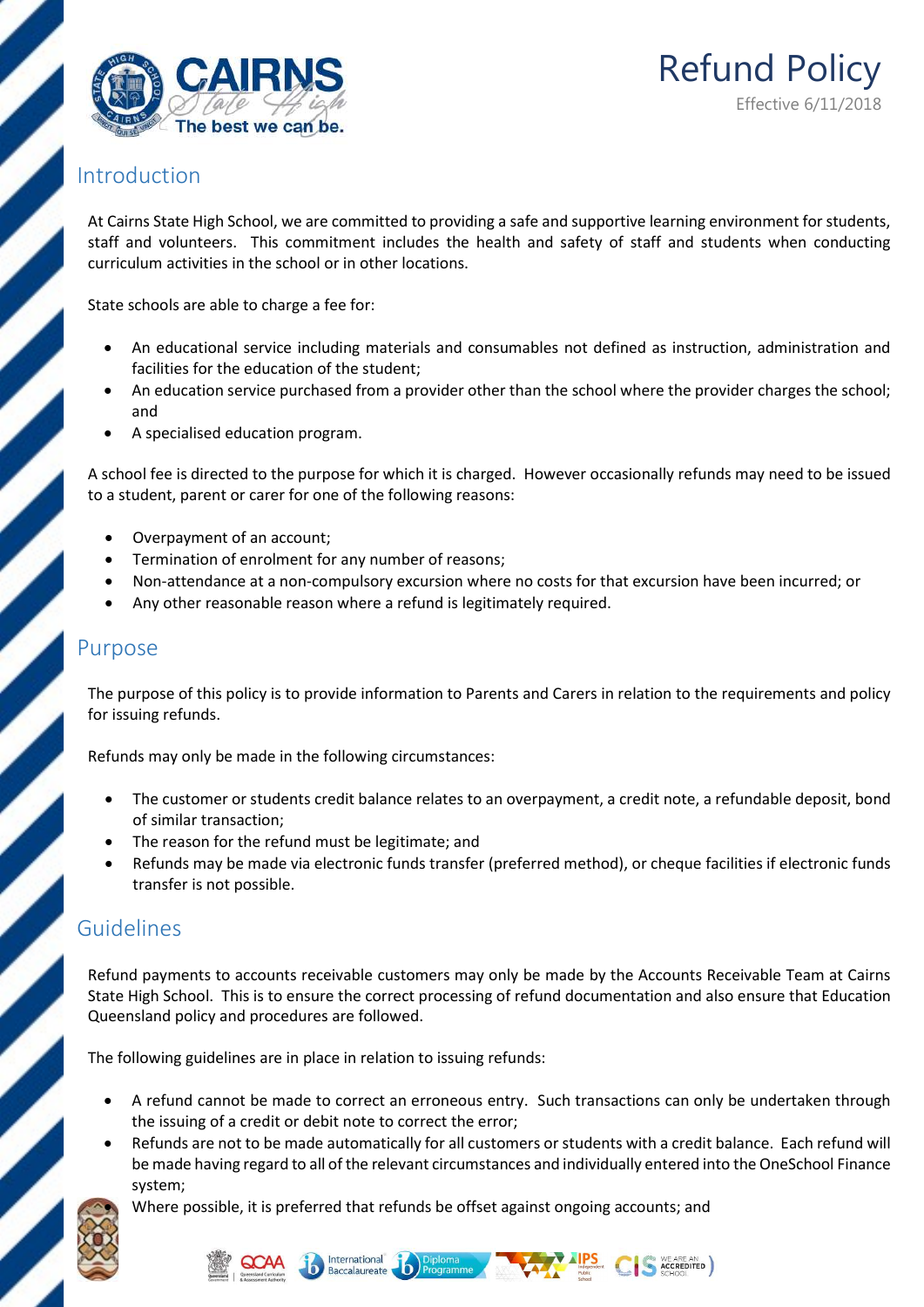Refunds of fees to a parent / student personal bank account must not be made where the debtor has an overdue account.

It is noted that refunds for activities and excursions are detailed below.

# Refunds for Activities and Excursions

Non-compulsory school excursions and camps enhance a student learning by providing opportunities for the student to participate in activities, both curriculum-related and recreational, outside of the normal school routine. All planned school excursions are approved by the Principal.

School fees for extra-curricular activities and excursions are provided on a cost recovery only basis, according to the number of students who have indicated their attendance.

Participation of the students in an excursion or extra-curricular activity is indicated through payment of the fee and provision of a permission form completed by the parent.

As the school budget cannot meet any shortfalls in funding for an extra-curricular activity due to the subsequent nonparticipation of a student who had previously indicated attendance of the activity, fees already paid for an extracurricular activity may be refunded in full or in part or not at all, having regard to the associated expenses incurred and the circumstances of the non-participation.

There will be no refunds for compulsory excursion fees (which are charged as a part of the Subject Fees) as the excursion has been planned and paid for on the basis of full attendance by the students in that class as the excursion is part of the students learning, development and often assessment for that subject.

# Refunds for School Uniforms

It is noted that the purchase of ALL school uniforms is made from the Cairns State High School Parent's & Citizens Association ("P & C Association") and accordingly, it shall be at the discretion of the P & C Association to decide if a refund for a school uniform can be made.

# Applying for a Refund

If a student, parent or carer wishes to apply for a refund for any of the following reasons, they may do so by completing a Request for Refund form available from the school office:

- Overpayment of an account;
- Termination of enrolment for any number of reasons;
- Non-attendance at a non-compulsory excursion where no costs for that excursion have been incurred; or
- Any other reasonable reason where a refund is legitimately required.

Where possible, the request should include the receipt relating to the payment for which a refund is being sought.

It is noted that a refund request received for non-attendance at a non-compulsory excursion or activity will be forwarded to the respective Head of Department for confirmation of the following:

- What costs have been incurred for that excursion; and
- If the student is able to receive a full or part refund of the activity or excursion fee.

Diploma<br>Programme

### Department of Education and Training policy references: Education (General Provisions) Act 2006

International

**Baccalaureate** 

DET PPR State Education Fees

R Student Resource Scheme



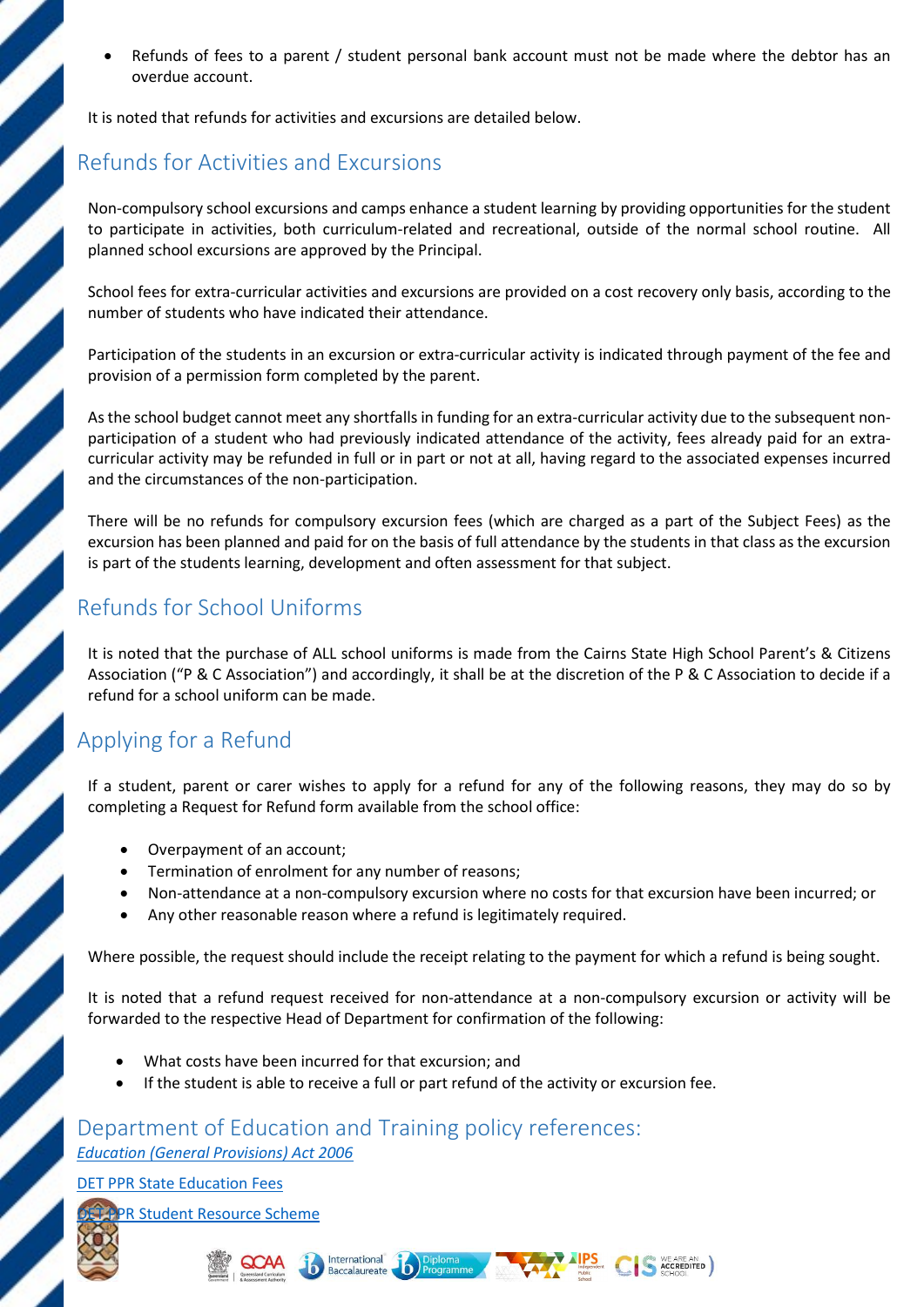

# REQUEST FOR REFUND FORM

#### Introduction

This refund form needs to be completed by all parties requested a refund for one of the following reasons:

- Overpayment of an account;
- Termination of enrolment for any number of reasons;
- Non-attendance at a non-compulsory excursion where no costs for that excursion have been incurred; or
- Any other reasonable reason where a refund is legitimately required.

Where possible, the request should include the receipt relating to the payment for which a refund is being sought. Should you have any queries in relation to this form of the refund process, please contact the school office on (07) 4050 3033.

| <b>Key Refund Information</b>                                                                                 |                                 |  |  |  |
|---------------------------------------------------------------------------------------------------------------|---------------------------------|--|--|--|
| <b>Parent / Carer Name:</b>                                                                                   |                                 |  |  |  |
| <b>Student Name (If applicable):</b>                                                                          |                                 |  |  |  |
| <b>Address:</b>                                                                                               |                                 |  |  |  |
| <b>Refund Amount:</b>                                                                                         | Please arrange a refund for \$_ |  |  |  |
| <b>Reason for Refund:</b><br>(If reason is non $-$ attendance at an<br>activity – please provide explanation) |                                 |  |  |  |

#### ALLOCATION & SIGNATURE:

| RECOMMENDED: Credit against my Child / Guardian's Account at this School |                                                     |  |  |  |  |  |
|--------------------------------------------------------------------------|-----------------------------------------------------|--|--|--|--|--|
| <b>Student's Full Name</b>                                               | Year Level:                                         |  |  |  |  |  |
|                                                                          |                                                     |  |  |  |  |  |
|                                                                          | OR: Bank Account Details (IF YOU HAVE PAID IN FULL) |  |  |  |  |  |
| <b>Account Name:</b>                                                     |                                                     |  |  |  |  |  |
| <b>BSB Number:</b>                                                       |                                                     |  |  |  |  |  |
| <b>Account Number:</b>                                                   |                                                     |  |  |  |  |  |

| Name:<br>Signature: |  |
|---------------------|--|
|                     |  |
|                     |  |
| Date:               |  |

#### APPROVAL – CAIRNS STATE HIGH SCHOOL STAFF ONLY:

QCAA

**NTS** 

| <b>Refund Approval</b>       |                          |               |           |      |  |  |
|------------------------------|--------------------------|---------------|-----------|------|--|--|
| <b>Approval Delegate</b>     | <b>Approval Required</b> | Name          | Signature | Date |  |  |
| <b>HOD Approval Required</b> | YES / NO                 |               |           |      |  |  |
| <b>BM Approval Required</b>  | YES                      |               |           |      |  |  |
| <b>Executive Principal</b>   | YES                      | Mr Chris Zilm |           |      |  |  |

**TAIPS** 

WE ARE AN<br>ACCREDITED

International

Baccalaureate

b) Diploma<br>b) Programm